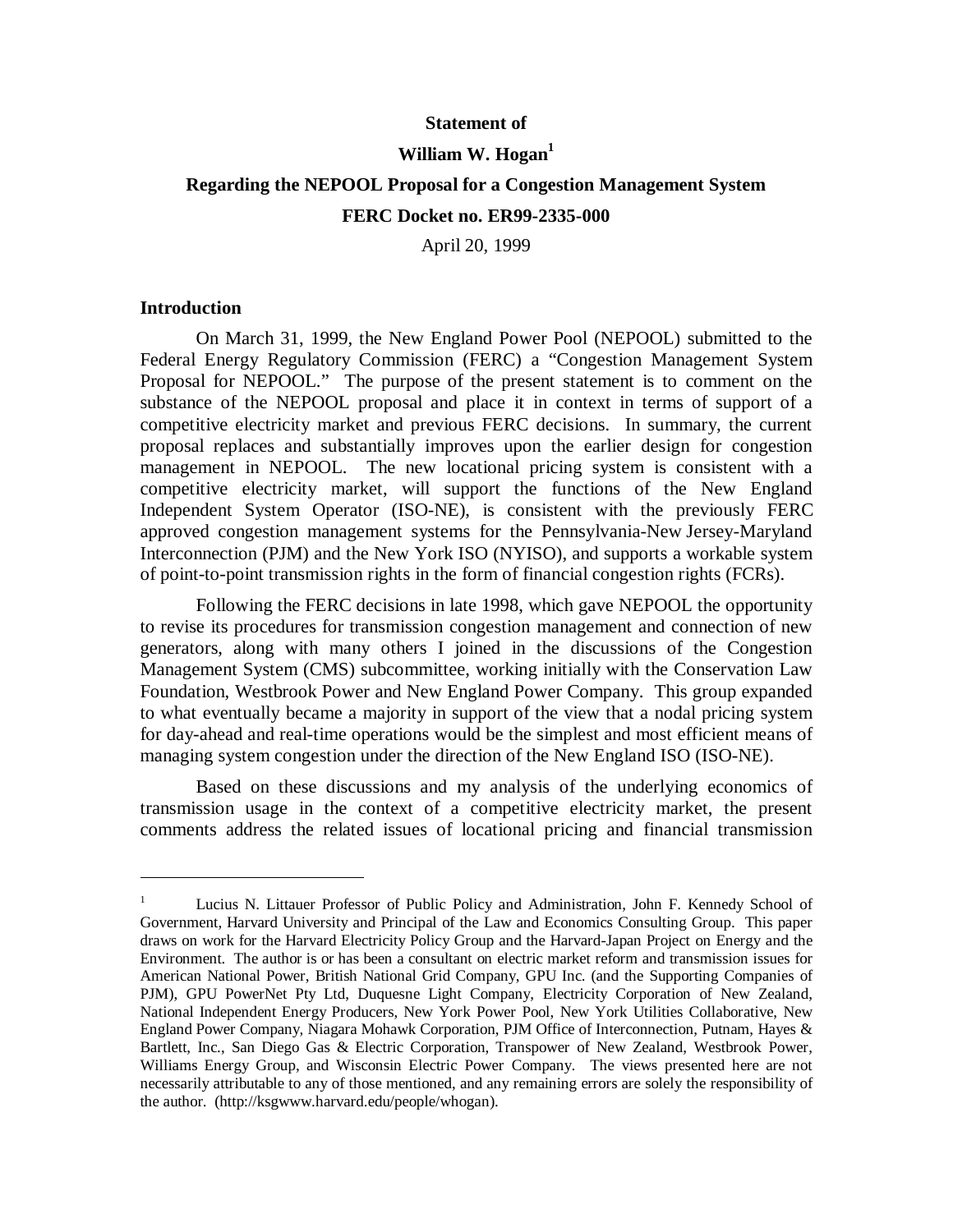rights, the main pillars of the proposal.<sup>2</sup> In addition, the final section considers the connection with the companion proposal for a Multi-Settlement System (MSS).

#### **Locational Prices For Transmission Use**

 $\overline{a}$ 

The problems associated with pricing and incentives under the earlier NEPOOL congestion management system were virtually identical to the problems of the nearly identical pricing system applied in PJM in 1997. That system failed because it presented the wrong incentives to market participants. In 1998, PJM implemented a nodal pricing system to provide incentives that would be consistent with operating a reliable competitive electricity market. This fully locational pricing system in PJM recently observed its first anniversary of successful operation. In an attachment, I summarize this history and the evidence that, by analogy, suggests that the current NEPOOL CMS proposal will work well and will support FERC's objectives.<sup>3</sup>

A central and pervasive problem encountered in managing transmission congestion usage arises because of the complications of loop flow. To recall the issues, consider the market equilibrium in an electricity system. For simplicity, ignore the effect of transmission losses. When the system is not constrained, the force of competition would tend to eliminate any price differences across the system. In equilibrium, the unconstrained condition would imply a single market-clearing price for electricity at that time. This is a familiar result and a guiding principle that tends to appear in virtually all pricing systems for spot-market transactions. The common sense and intuition leading to this conclusion are supported by simple analysis and broad experience.

However, when the transmission system is constrained, experience elsewhere and simple analyses of radial connections, can mislead. It is common to argue that a single transmission constraint would separate the system into two markets or zones, with two prices in equilibrium. However, this common argument is wrong, often seriously wrong, in an interconnected grid with loops. In fact, in a real transmission network it is theoretically possible that a single transmission constraint can produce different prices at every location in the system. This follows because the loop-flow effects include the simple fact that every location has a different impact on the constraint. The theoretical argument has been supported, strongly supported, by the experience in PJM, which is the only publicly available source of data about market-based nodal prices.

The details are discussed further in an appendix, which summarizes the underlying economics of a competitive electricity market. The basic implication is in the principle of getting the prices right. If we wish to give market participants a great deal of flexibility in scheduling bilateral transactions, buying and selling through the spot market, and minimizing the use of administrative controls, then it is important to present

<sup>2</sup> Note that the focus here is in transmission usage and pricing to support congestion management. This is separate from the method used to pay for the embedded cost of the transmission system, where we would be dealing primarily with sunk costs and the "license plate" approach would be available.

<sup>3</sup> William W. Hogan, "Getting the Prices Right in PJM: Analysis and Summary: April 1998 through March 1999, The First Anniversary of Full Locational Pricing," Harvard University, Center for Business and Government, April 2, 1999.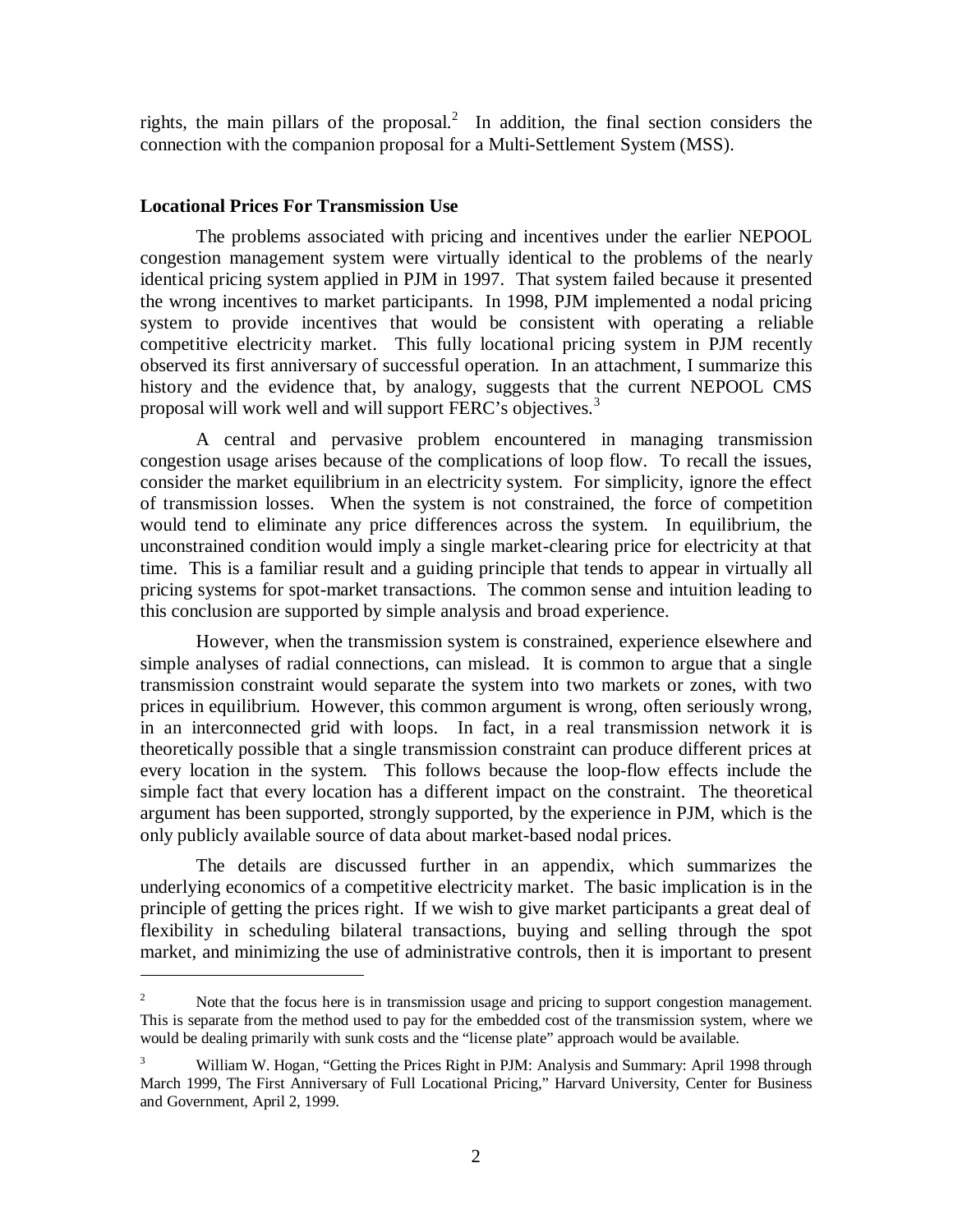them with market price incentives that are consistent with competition subject to the reliability constraints on the grid. This means that prices can be different at every node. Transactions through the spot market should be at the nodal prices. And for bilateral schedules, the transmission usage charges should be equal to the difference of the nodal prices at the source and destination.

With this set of pricing incentives, there would no longer be any need to place restrictions on connection of new generators because of their impact on congestion. The congestion prices would incorporate the right incentives in this regard, and the only connection charges needed would be those to complete the local attachment to the grid.

The principal alternative to the nodal pricing approach is to aggregate many locations into one or a few zones. The previous NEPOOL proposal was to treat all of the NEPOOL as a single zone. This would not work, but the argument remained that it might be possible to aggregate the system into a few zones. The accompanying paper examines this argument in further detail, and considers the implications for the same argument in PJM, where the experience is that a system with a few zones would create added complications compared to the simple system of using nodal pricing.<sup>4</sup> The fundamental problem with the zonal approach for congestion management is that it works well only under conditions where it is not needed.

The usual claim in zonal aggregation is that the zones will be created to aggregate nodes that have the same impacts on the constraints. However, if there are such collections of nodes, then the result of nodal pricing would be that the nodes would have the same prices. Hence, under this circumstance there is no advantage to zonal pricing compared to nodal pricing because the prices would already be the same. And if the zonal assumption is violated, so that the aggregation applies to nodes with different prices, then all the incentive problems arise within the zone that created the difficulties that we saw in PJM in 1997. Either we need so many zones so that there is no simplification compared to nodal pricing, or we create perverse pricing incentives that lead to administrative controls and barriers to entry that compromise the fundamental objective of supporting a competitive market. Despite claims to the contrary that the details don't matter, there is no zonal pricing system in the world that confronts transmission congestion without producing the perverse incentives and administrative interventions that are avoided with a nodal pricing congestion management system. Nodal pricing is the truly simple approach.

The NEPOOL CMS proposal is at its core a nodal pricing approach. For generators, it is a fully nodal pricing approach, as in PJM and New York. For load, the NEPOOL proposal includes a zonal aggregation of prices. This is similar to the aggregation for load in New York, where the argument was based on a temporary problem with metering load busses. In New England, the motivation for this zonal aggregation is that some customers in New England have "standard offer" contracts that were defined under the old congestion management system. There is a fear that fully

<sup>4</sup> See the appendix in William W. Hogan, "Getting the Prices Right in PJM: Analysis and Summary: April 1998, through March 1999, The First Anniversary of Full Locational Pricing," Harvard University, Center for Business and Government, April 2, 1999.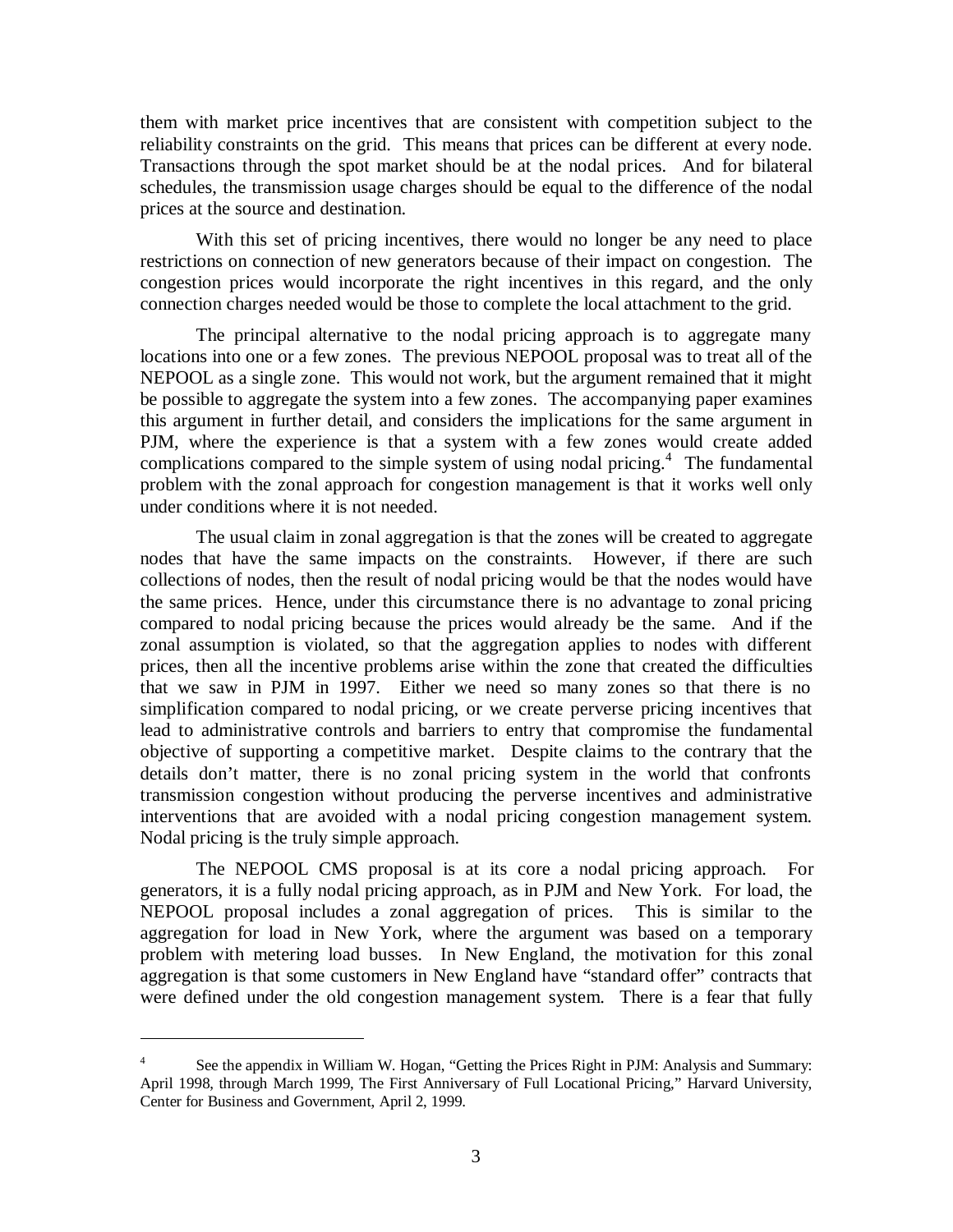locational pricing for load might present opportunities for gaming these fixed price contracts in ways that were not anticipated and not consistent with the regulatory intent. Furthermore, there is a general concern with immediately presenting final customers with different prices when congestion appears.

Both of these motivations would support a transition period with aggregation of prices for final loads. In the short-run, the perverse incentives that appear with zonal aggregation are more severe for generators than for loads. However, in the long-run, the intended increased use of demand-side bidding and load management techniques would argue for movement to a full nodal pricing system for both generation and load.

Note that the NEPOOL description of the load-zone aggregation criterion confronts the potential contradiction identified above. The current document states that the load "[z]ones will be established to group buses that have the same or nearly the same impacts on potentially limiting interfaces when energy is injected into the system.."<sup>5</sup> However, if this were true, then the nodal prices would also be the same or nearly the same. Either this means that aggregation is not necessary for load, or that there will be many zones. If the latter, then the zones might be unlikely to match the regional coverage of the standard-offer contracts. Since this would be inconsistent with the original purpose of the load aggregation, my expectation is that as the mechanism is developed further, there will be aggregation of different prices, reinforcing the need to make the load-zone approach temporary and move to a fully nodal system.

The use of load zones raises technical details that would be important. For example, bilateral schedules to deliver power from one location to another should be treated under the nodal price system. A bilateral transaction from node A to node B should be charged the difference in congestion costs between node A and node B, rather than the difference from node A to the zone containing B. Only when the final load actually withdraws power from the system should there be a credit to bring the load price to the average for the zone. This would avoid, for example, the problem of a bilateral schedule from A to B, matched with a bilateral schedule from B to C, receiving the load credit twice.

Finally, the NEPOOL CMS proposal anticipates and is fully consistent with the creation of one or more trading hubs, as in PJM. This approach has all of the advantages of a zonal "simplification" except that transmission to and from the hub is not free. The hubs can be defined as a fixed-weight portfolio of nodes, and the price for moving between any location and the hub is just the difference in the nodal price and the hub price. As discussed in the appendix, this allows for simplified trading and is fully consistent with the nodal pricing approach. For example, the western hub in PJM has become a location for a highly liquid market and a newly introduced futures contract.

## **Financial Congestion Rights**

 $\overline{a}$ 

If spot market transactions are priced at spot market prices, then the congestion price of transmission can change from hour to hour, and can be quite volatile. This

5 NEPOOL CMS Proposal, March 31, 1999, p. 7.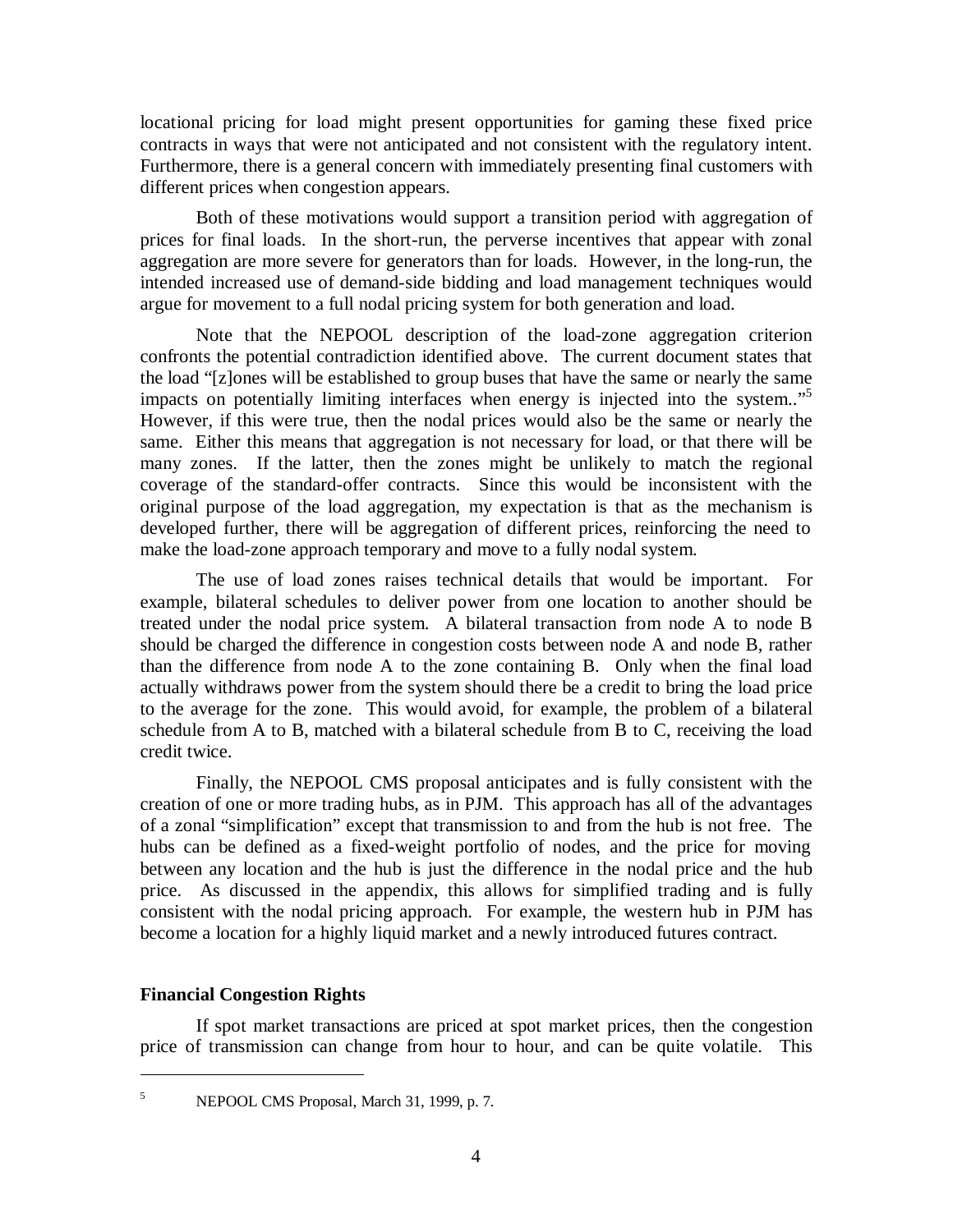volatility creates risks for long-term transactions, and there is a natural interest in creating transmission rights that would allow market participants to fix the cost of transmission usage in advance.

The usual first proposal is to create some form of firm transmission or physical rights to the deliver power. However, this approach is confounded by the complications of loop flow. For essentially the same reasons that loop flow creates different prices at every location in a constrained system, physical rights would imply great complexity in actually using the full capacity of the transmission system. Physical rights or firm transmission in the physical sense is not really attainable, at least in this competitive market environment.

In a context of a locational pricing system, however, there is an alternative that is superior to physical rights. The alternative is to define a set of financial rights for the congestion costs between locations.<sup>6</sup> The Financial Congestion Right (FCR) is simply a contract to collect from ISO-NE the difference in congestion costs at two locations times the amount nominated in the contract. This contract is the same as the "Fixed Transmission Rights" (FTRs) in PJM, or "Transmission Congestion Contracts" (TCCs) in the New York proposal. Hence, an FCR for 100 MW from A to B would entitle the holder to the difference in congestion costs at A and B times 100 MW.

If a market participant wants to ship 100 MW from A to B, then the congestion charge for the actual use of the transmission system is exactly equal to the payment under the FCR, and the use is as if there were physical rights to this transmission. However, the efficacy of the FCR does not depend in any way on actually matching the contract and actual use. In effect, the FCR is superior to physical rights, or can be thought of as a perfectly tradeable physical right. Just as nodal pricing incorporates all the effects of loop flow and simplifies the operation of the market, the FCR incorporates the same impact of loop flow and provides the economic equivalent of the physical rights that we don't know how to implement.

The FCR, therefore, allows market participants to determine the price of transmission in advance. Those who are willing to pay for the FCR in advance can know in advance what it will cost to use the transmission system. Of course, those who are not willing to pay in advance, and prefer to use the spot market, cannot be guaranteed in advance a particular spot market price.

If the total allocation of FCRs is simultaneously feasible, then the revenues collected by the ISO through the nodal congestion prices will be sufficient to cover the payments of the FCR obligations, hour by hour, as long as the corresponding capacity of the grid is available. There may be excess revenues, and presumably these revenues would reduce the cost of transmission fixed charges, as elsewhere. If the full allocated capacity of the grid is not available, either due to outages or external loop flows, the congestion revenue deficit in some hours would be balanced by the surplus in other hours, with a monthly true-up applied pro-rata if there is an aggregate deficiency.

In principle, the price for losses could be included, but we focus here on congestion for simplicity.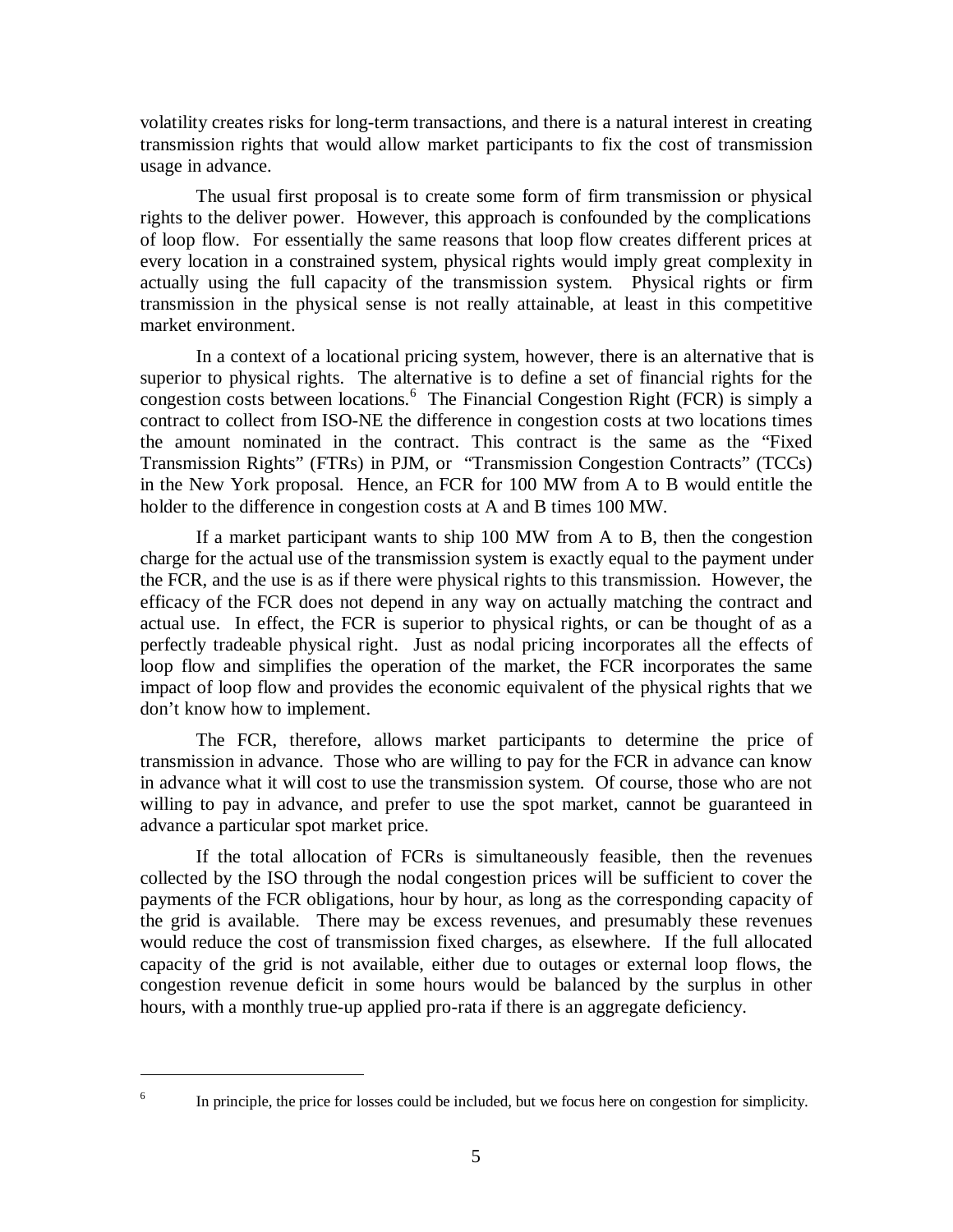Consistent with the nodal pricing system, all FCRs should be defined from point to point. This is true even when the FCRs are used by load in a zone. The point-to-point definition provides the correct hedge, and allows for easy transition when and if the definition of the load zones change. As anticipated in the NEPOOL proposal, FCRs could include any nodes or portfolio of nodes such as the trading hubs.

Under the CMS proposal the allocation of FCRs for the existing grid would be assigned to transmission customers, who would in turn allocate the benefits to final customers. Since the existing grid is in place, and the FCRs should be fully tradeable, this allocation should have no impact on the going-forward incentives or efficiency of the market. This allocation of the initial rights is consistent with the policy in PJM and in the New York proposal. There will be debate on this matter from the minority perspective on the CMS subcommittee that some or all of the FCRs for the existing system should be allocated to generators. This is primarily an equity or legal question, but the debate should have little to do with the economic incentives that will govern future use of the the system.

To the extent that there are additional possible FCRs beyond those allocated to load, there could be an auction of the type adopted in PJM. On April 15, 1999 PJM began auctioning FTRs that would be simultaneously feasible along with the other FTRs already allocated. The initial auction is for the month of May, peak and off-peak. The PJM FTR auction allows bidders to specify any desired portfolio of FTRs and awards the most valuable combination subject to the limits of simultaneous feasibility of all FTRs. Just as with nodal pricing, the price of the winning awards is the market-clearing price, which should greatly simplify the preparation of bids.<sup>7</sup> The auction revenues serve to reduce transmission fixed charges. A similar auction proposal appears in the NEPOOL CMS proposal.

As for future investment and the allocation of incremental FCRs for transmission expansion, there would be an important incentive effect. As discussed in the appendix, acquiring the incremental FCRs would be part of the incentive for making transmission investments, and these should be allocated to those who make the investment. This principle is embodied in the NEPOOL CMS proposal, although the details have not been worked out. The problem of defining and balancing the incentives for transmission investment is difficult, and there may be no completely market-based approach that would deal with all the externalities. However, it is probably true that any market-based system would have to allocate incremental FCRs to those making transmission investment, and the NEPOOL CMS proposal adopts the right principle in this regard.

#### **Multi-Settlement System**

There is a separate proposal before the FERC for NEPOOOL to implement a dayahead market and a multi-settlement system. There is no controversy here, and my understanding that the multi-settlement system has unanimous support among the

For further details, see the PJM web site at **www.pjm.com** under "PJM Training."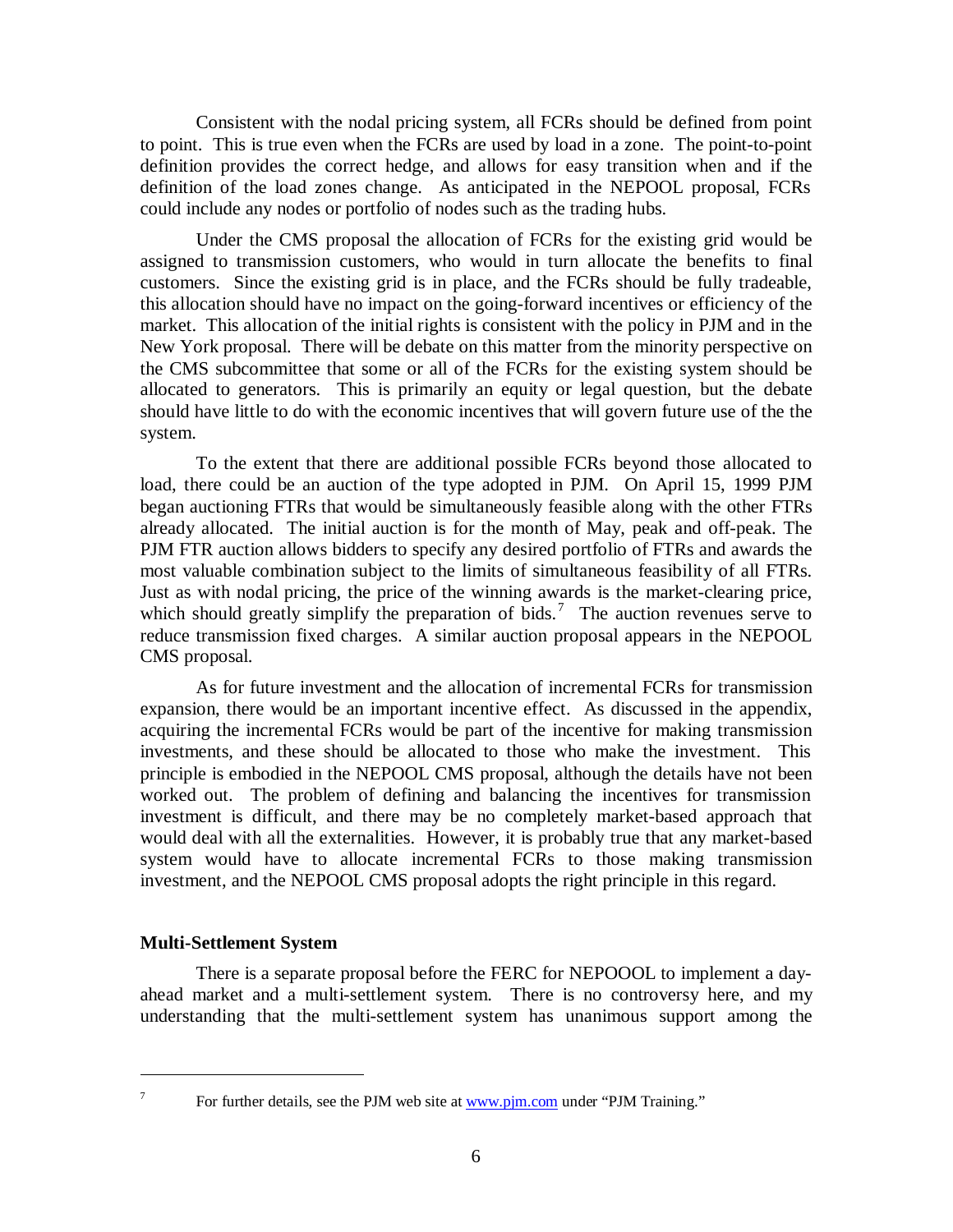NEPOOL participants. Without elaborating fully on the multi-settlement system, one comment is in order as to the connection to the CMS proposal.

The essence of the multi-settlement system is that day-ahead schedules and bids are resolved through the bid-based, security-constrained, economic dispatch to produce day-ahead contracts for delivery of energy, reserves and so on. Part of this day-ahead schedule includes the day-ahead locational prices that are applied using the same principles as outlined above. All the contracts and schedules are settled at these dayahead prices. This is the first settlement.

Then in real time, adjusted bilateral schedules and spot market bids produce the actual use of the system and real-time locational prices. In real time, the deviations from the day-ahead contracts and schedules are settled at the real-time prices. In this sense, the day-ahead contracts are seen as financial contracts that do not require physical delivery, as long as the real-time settlement, the second settlement, is at the real-time prices.

This two-settlement system could be extended to any number of settlements, such as an hour-ahead, but the principles would be the same. Similar proposals for multisettlement systems are under development in PJM and part of the design in New York. There are many potential advantages to such multi-settlement systems, particularly in expanding the ability of flexible demand to bid in and fix prices a day-ahead when there would be more opportunities to adjust loads.

The main principle to emphasize for the multi-settlement is to maintain the consistency of the settlements and the prices. It is possible to get this wrong, as in the first implementation of the market in England & Wales when they fixed the prices a day-ahead but then allowed adjustment in the actual generation inputs. Albeit inadvertent, this created perverse incentives that had to be dealt with through administrative restrictions. But with the prices consistent, day-ahead prices for dayahead quantities and real-time prices for real-time quantities, the perverse incentives should not arise.

In the case of FCRs, application of this principle means that FCRs should be settled by the ISO-NE in the first settlement at the day-ahead prices. It is my understanding that this is anticipated in the NEPOOL multi-settlement proposal. In effect, the FCRs define one-possible use of the system, and the day-ahead contracts define another. Only one internally consistent set can be in place at any time.

This does not mean that market participants cannot use FCRs to hedge against real-time prices. They would merely need to schedule their FCR in the day-ahead market in order to accomplish this objective. But the ISO cannot simultaneously determine a day-ahead dispatch and settle FCRs at the real-time prices. This same principle is recognized in the New York and PJM proposals.

### **Conclusion**

The NEPOOL CMS proposal represents a major improvement over the previous system, which would never have lasted and would have created significant problems in the face of substantial transmission congestion. Nodal pricing is the truly simple approach that is consistent with a competitive electricity market. As a transition, limited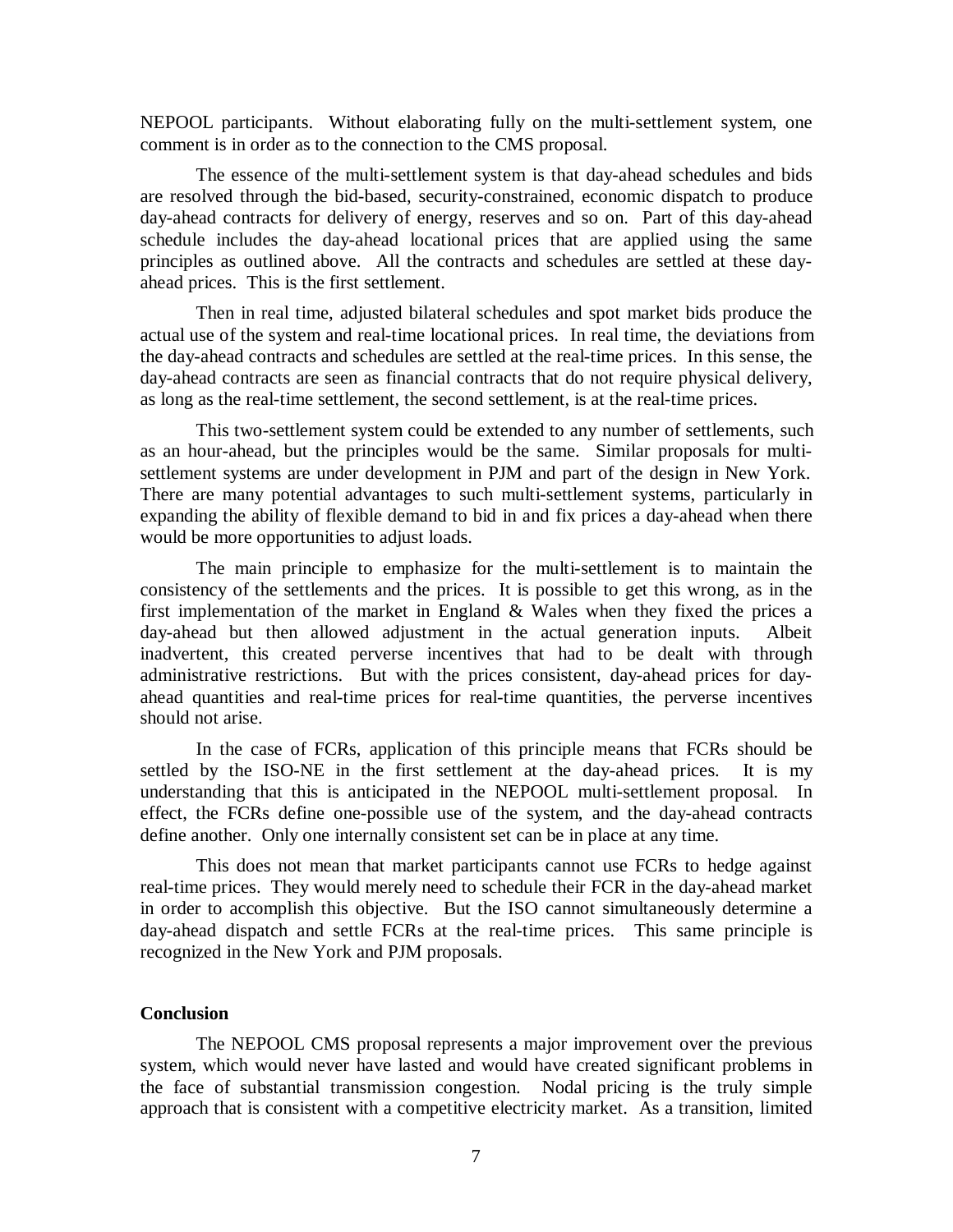zonal aggregation for loads would solve special problems in New England. The complementary system of FCRs gives the only known workable mechanism for providing the equivalent of firm transmission rights without encountering the substantial problems that physical rights would entail. The NEPOOL CMS proposal is consistent with the similar approaches taken in PJM and New York, which should help with coordination in the eastern market. The FERC has approved the essential details in these other systems, for good reason. The same approval should be applied here with the usual guidance to develop the details further in the same direction to support open access and non-discrimination for a competitive electricity market.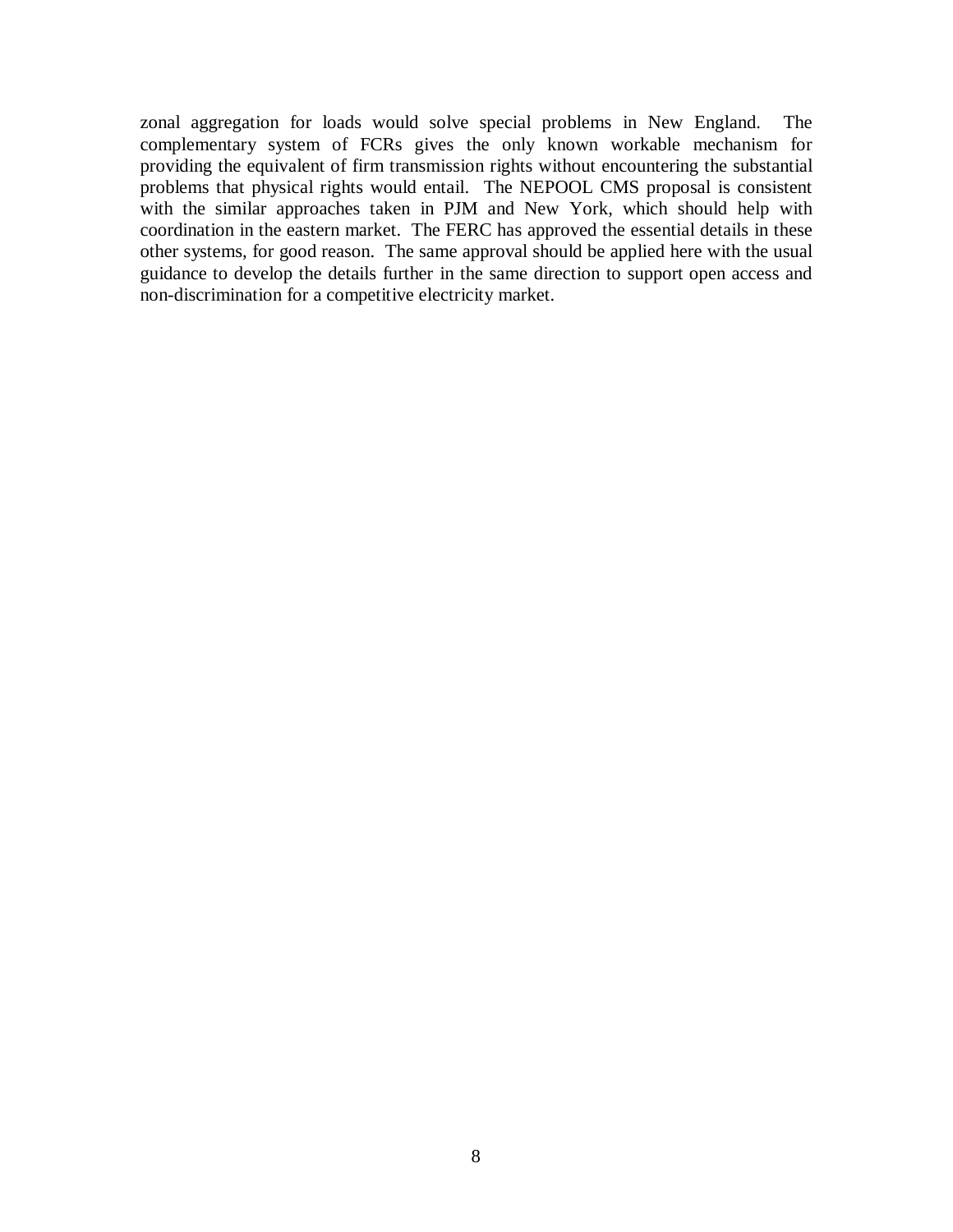# **Appendix ECONOMICS OF A COMPETITIVE ELECTRICITY MARKET**

A general framework that encompassed the essential economics of electricity markets provides a point of reference for evaluating market design elements.<sup>8</sup> Here we focus on the implications for competition in generation, and the rules for the wholesale market. The treatment of competition for other contestable elements, such as retail services, is important but need not affect the design of the wholesale market. This framework provides a background for evaluating the prescriptions for ISOs and related market institutions.

### **Competitive Market Design**

Reliable operation is a central requirement and constraint for any electricity system. Given the strong and complex interactions in electric networks, current technology with a free-flowing transmission grid dictates the need for a system operator that coordinates use of the transmission system. Control of transmission usage means control of dispatch, which is the principal or only means of adjusting the use of the network. Hence, open access to the transmission grid means open access to the dispatch as well. In the analysis of electricity markets, therefore, a key focus is the design of the interaction between transmission and dispatch, both procedures and pricing, to support a competitive market.

To provide an overview of the operation of an efficient, competitive wholesale electricity market, it is natural to distinguish between the short-run operations coordinated by the system operator and long-run decisions that include investment and contracting. Market participants are price takers and include the generators and eligible customers. For this discussion, distributors are included as customers in the

 $\overline{a}$ 



wholesale market, operating at arm§s length from generators. The system is much simpler in the very short run when it is possible to give meaningful definition to concepts such as

<sup>8</sup> This summary comes primarily from William W. Hogan, "Transmission Investment and Competitive Electricity Markets," Center for Business and Government, Harvard University, April 1998. The issues are developed further there, but summarized here for completeness given the central importance of the basic economics in the case of electricity. See also, William W. Hogan, "Competitive Electricity Markets: A Wholesale Primer," Center for Business and Government, Harvard University, December 1998.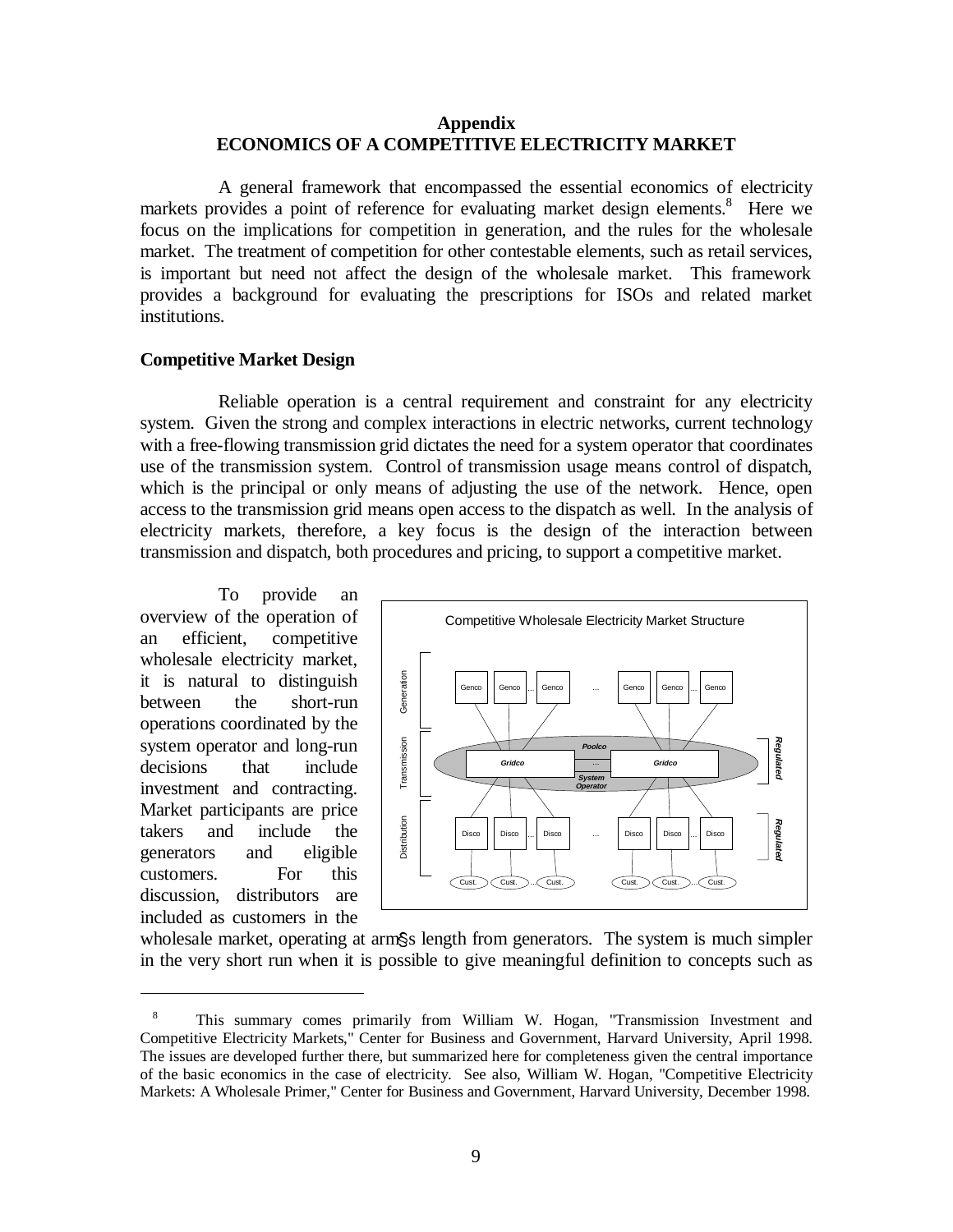opportunity cost. Once the short-run economics are established, the long-run requirements become more transparent. Close attention to the connection between short- and long-run decisions isolates the special features of the electricity market.

# **Short-Run Market**

The short run is a long time on the electrical scale, but short on human scale  $$ say, half an hour. The short-run market is relatively simple. In the short run, locational investment decisions have been made. Power plants, the transmission grid, and distribution lines are all in place. Customers and generators are connected and the work of buyers, sellers, brokers and other service entities is largely complete. The only decisions that remain are for delivery of power, which in the short-run is truly a commodity product.

On the electrical scale, much can happen in half an hour and the services provided by the system include many details of dynamic frequency control and emergency response to contingencies. Due to transaction costs, if nothing else, it would be inefficient to unbundle all of these services, and many are covered as average costs in the overhead of the system. How far unbundling should go is an empirical question. For example, real power should be identified and its marginal cost recognized, but should this extend to reactive power and voltage control as well? Or to spinning reserve required for emergency supplies? For the sake of the present discussion, focus on real power and assume that further unbundling would go beyond the point of diminishing returns in the short-run market.

Over the half hour, the market operates competitively to move real power from generators to customers. Generators have a marginal cost of generating real power from each plant, and customers have different quantities of demand depending on the price at that half hour. The collection of generator costs stacks up to define the generation "merit order," from least to most expensive. This merit order defines the short-run marginal-cost curve, which governs power supply. Similarly, customers have demands that are sensitive to price, and higher prices produce lower demands. Generators and customers do not act unilaterally; they provide information to the dispatcher to be used in a decision process that will determine which plants will run at any given half hour. Power pools provide the model for achieving the most efficient dispatch given the short-run marginal costs of power supply. Although dispatchable demand is not always included, there is nothing conceptually or technically difficult about this extension. The system operator controls operation of the system to achieve the efficient match of supply and demand.

This efficient central dispatch can be made compatible with the market outcome. The fundamental principle is that for the same load, the least-cost dispatch and the competitive-market dispatch are the same. The principal difference between the traditional power pool and the market solution is the price charged to the customer. In the traditional power pool model, customers pay and generators receive average cost, at least on average. Marginal cost implicitly determines the least-cost dispatch, and marginal cost is the standard determinant of competitive market pricing.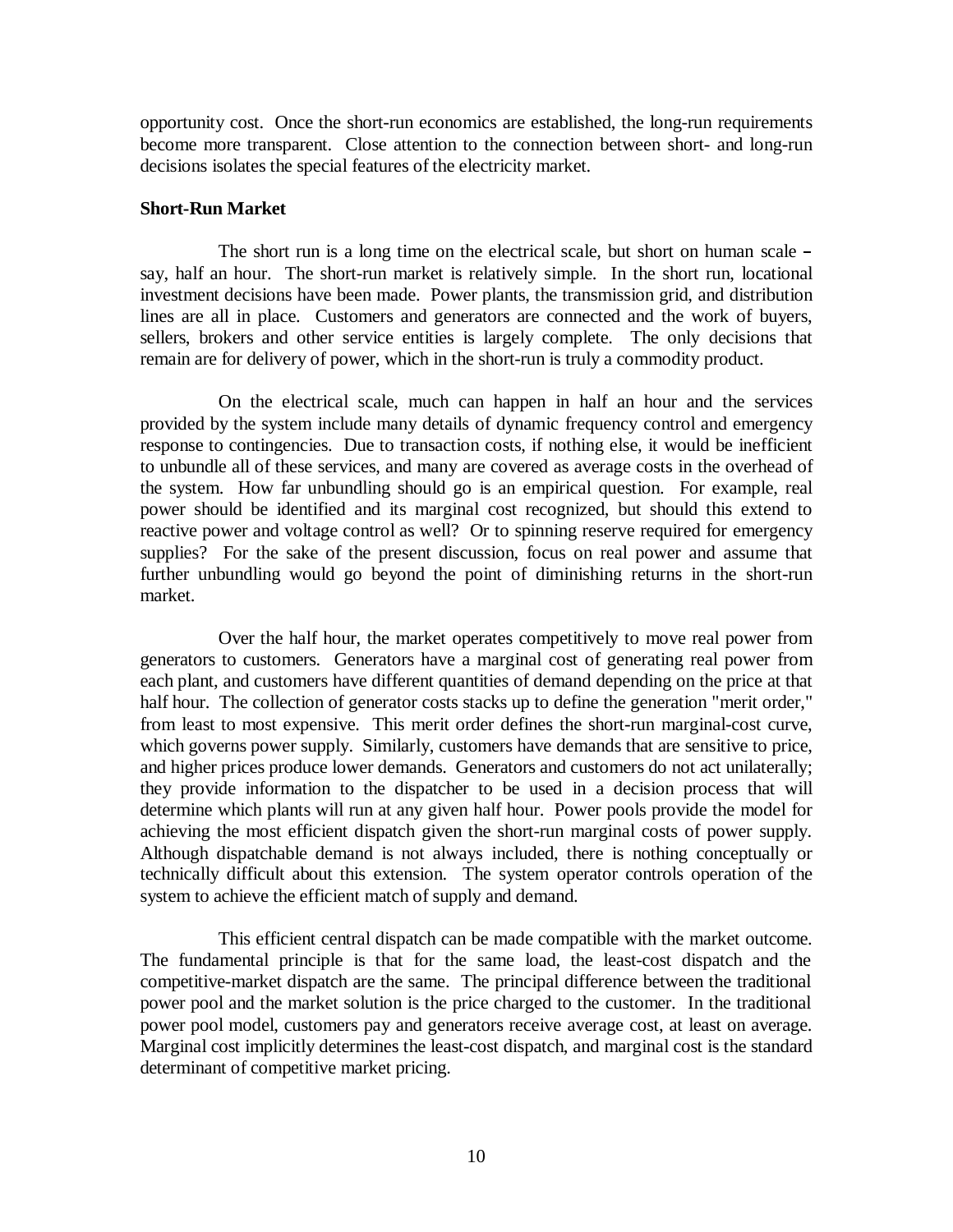An important distinction between the traditional central dispatch and the decentralized market view is found in the source of the marginal-cost information for the generator supply curve. Traditionally the cost data come from engineering estimates of the energy cost of generating power from a given plant at a given time. However, relying on these engineering estimates is problematic in the market model since the true opportunity costs may include other features, such as the different levels of maintenance, that would not be captured in the fuel cost. Replacement of the generator's engineering estimates (that report only incremental fuel cost) with the generator's market bids is the natural alternative. Each bid defines the minimum acceptable price that the generator would accept to run the plant in the given half hour. And these bids serve as the guide for the dispatch.

As long as the generator receives the market clearing price, and there are enough competitors so that each generator assumes that it will not be providing the marginal plant, then the optimal bid for each generator is the true marginal cost: To bid more would only lessen the chance of being dispatched, but not change the price received. To bid less would create the risk of running and being paid less than the cost of generation for that plant. Hence, with enough competitors and no collusion, the short-run central dispatch market model can elicit bids from buyers and sellers. The system operator can treat these bids as the supply and demand and determine the balance that maximizes benefits for producers and consumers at the market equilibrium price. Hence, in the short run electricity is a commodity, freely flowing into the transmission grid from selected generators and out of the grid to the willing customers. Every half hour, customers pay and generators receive the short-run marginal-cost (SRMC) price for the total quantity of energy supplied in that half hour. Everyone pays or receives the true opportunity cost in the short run. Payments follow in a simple settlement process.

# **Transmission Congestion**

This overview of the short-run market model is by now familiar and found in operation in many countries. However, this introductory overview conceals a critical detail that would be relevant for transmission pricing. Not all power is generated and consumed at the same location. In reality, generating plants and customers are connected through a freeflowing grid of transmission and distribution lines.

In the short-run, transmission too is relatively simple. The grid has been built and everyone is connected with no more than certain engineering requirements to meet minimum technical standards. In this short-run world, transmission reduces to nothing more than putting power into one part of the grid and taking it out at another. Power flow is determined by physical laws, but a focus on the flows – whether on a fictional contract path or on more elaborate allocation methods - is a distraction. The simpler model of input somewhere and output somewhere else captures the necessary reality. In this simple model, transmission complicates the short-run market through the introduction of losses and possible congestion costs.

Transmission of power over wires encounters resistance, and resistance creates losses. Hence the marginal cost of delivering power to different locations differs at least by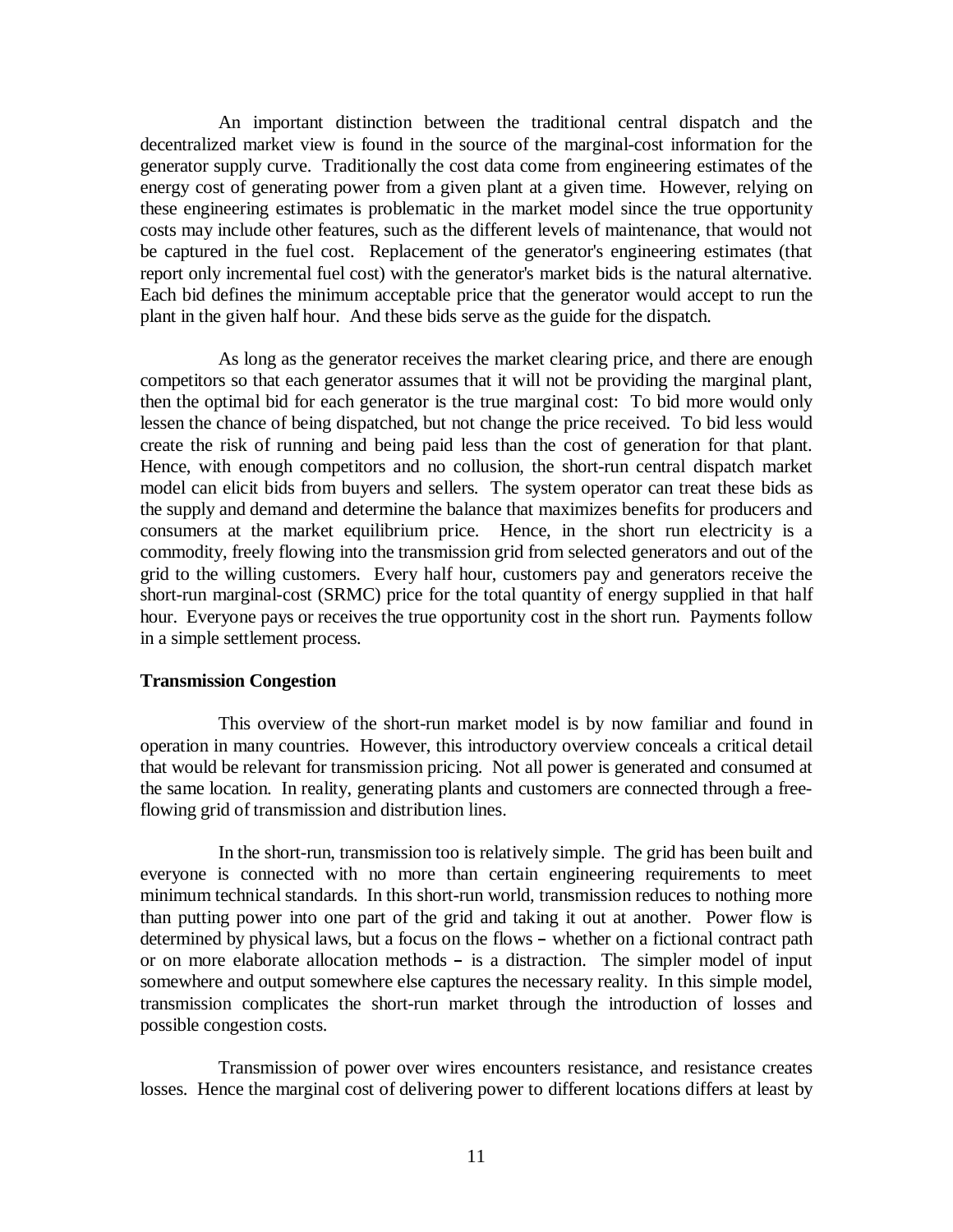the marginal effect on losses in the system. Incorporating these losses does not require a major change in the theory or practice of competitive market implementation. Economic dispatch would take account of losses, and the market equilibrium price could be adjusted accordingly. Technically this would yield different marginal costs and different prices, depending on location, but the basic market model and its operation in the short-run would be preserved.

Transmission congestion has a related effect. Limitations in the transmission grid in the short run may constrain long-distance movement of power and thereby impose a higher marginal cost in certain locations. Power will flow over the transmission line from the low cost to the high cost location. If this line has a limit, then in periods of high demand not all the power that could be generated in the low cost region could be used, and some of the cheap plants would be "constrained off." In this case, the demand would be met by higher cost plants that absent the constraint would not run, but due to transmission congestion would be then "constrained on." The marginal cost in the two locations differs because of transmission congestion. The marginal cost of power at the low cost location is no greater than the cost of the cheapest constrained-off plant; otherwise the plant would run. Similarly, the marginal cost at the high cost location is no less than the cost of the most expensive constrained-on plant; otherwise the plant would not be in use. The difference between these two costs, net of marginal losses, is the congestion rental.

This congested-induced marginal-cost difference can be as large as the cost of the generation in the unconstrained case. If a cheap coal plant is constrained off and an oil plant, which costs more than twice as much to run, is constrained on, the difference in marginal costs by region is greater than the cost of energy at the coal plant. This result does not depend in any way on the use of a simple case with a single line and two locations. In a real network the interactions are more complicated - with loop flow and multiple contingencies confronting thermal limits on lines or voltage limits on buses – but the result is the same. It is easy to construct examples where congestion in the transmission grid leads to marginal costs that differ by more than 100% across different locations.

If there is transmission congestion, therefore, the short-run market model and determination of marginal costs must include the effects of the constraints. This extension presents no difficulty in principle. The only impact is that the market now includes a set of prices, one for each location. Economic dispatch would still be the least-cost equilibrium subject to the security constraints. Generators would still bid as before, with the bid understood to be the minimum acceptable price at their location. Customers would bid also, with dispatchable demand and the bid setting the maximum price that would be paid at the customer's location. The security-constrained economic dispatch process would produce the corresponding prices at each location, incorporating the combined effect of generation, losses and congestion. In terms of their own supply and demand, everyone would see a single price, which is the SRMC price of power at their location. If a transmission price is necessary, the natural definition of transmission is supplying power at one location and using it at another. The corresponding transmission price would be the difference between the prices at the two locations.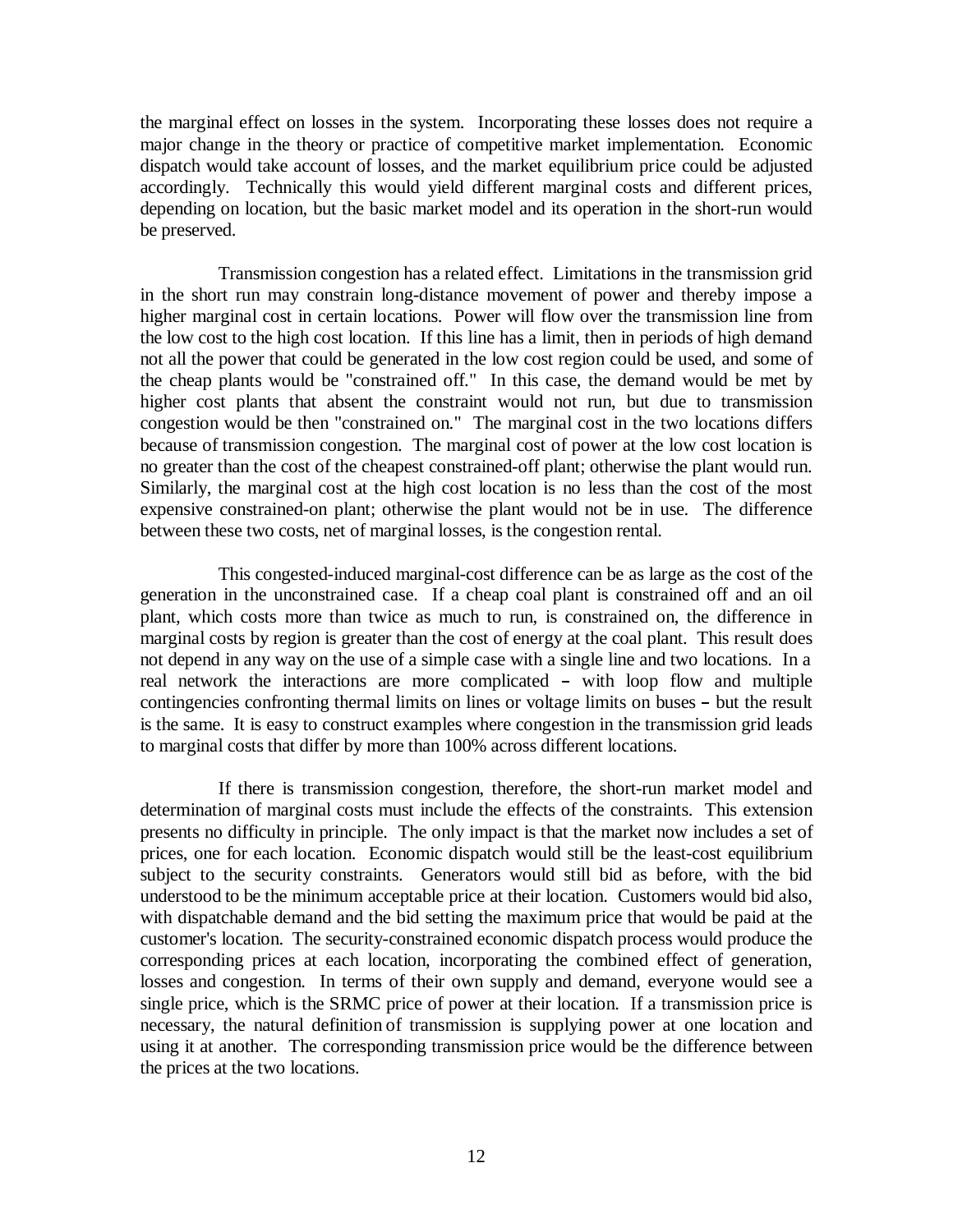This same framework lends itself easily to accounting extensions to explicitly include bilateral transactions. The bilateral schedules would be provided to the system operator. Those not scheduled would bid into the pool-based spot market. This is often described as the "residual pool" approach. For market participants who wish to schedule transmission between two locations, the opportunity cost of the transmission is just this transmission price of the difference between spot prices at the two locations. This short-run transmission usage pricing, therefore, is efficient and non-discriminatory. In addition, the same principles could apply in a multi-settlement framework, with day-ahead scheduling and real-time dispatch. These extensions could be important in practice, but would not fundamentally change the outline of the structure of electricity markets.

This short-run competitive market with bidding and centralized dispatch is consistent with economic dispatch. The locational prices define the true and full opportunity cost in the short run. Each generator and each customer sees a single price for the half hour, and the prices vary over half hours to reflect changing supply and demand conditions. All the complexities of the power supply grid and network interactions are subsumed under the economic dispatch and calculation of the locational SRMC prices. These are the only prices needed, and payments for short-term energy are the only payments operating in the short run, with administrative overhead covered by rents on losses or, if necessary, a negligible markup applied to all power. The system operator coordinates the dispatch and provides the information for settlement payments, with regulatory oversight to guarantee comparable service through open access to the pool run by the system operator through a bid-based economic dispatch.

With efficient pricing, users have the incentive to respond to the requirements of reliable operation. Absent such price incentives, choice would need to be curtailed and the market limited, in order to give the system operator enough control to counteract the perverse incentives that would be created by prices that did not reflect the marginal costs of dispatch. A competitive market with choice and customer flexibility depends on getting the usage pricing right.

#### **Long-Run Market Contracts**

With changing supply and demand conditions, generators and customers will see fluctuations in short-run prices. When demand is high, more expensive generation will be employed, raising the equilibrium market prices. When transmission constraints bind, congestion costs will change prices at different locations.

Even without transmission congestion constraints, the spot market price can be volatile. This volatility in prices presents its own risks for both generators and customers, and there will be a natural interest in long-term mechanisms to mitigate or share this risk. The choice in a market is for long-term contracts.

Traditionally, and in many other markets, the notion of a long-term contract carries with it the assumption that customers and generators can make an agreement to trade a certain amount of power at a certain price. The implicit assumption is that a specific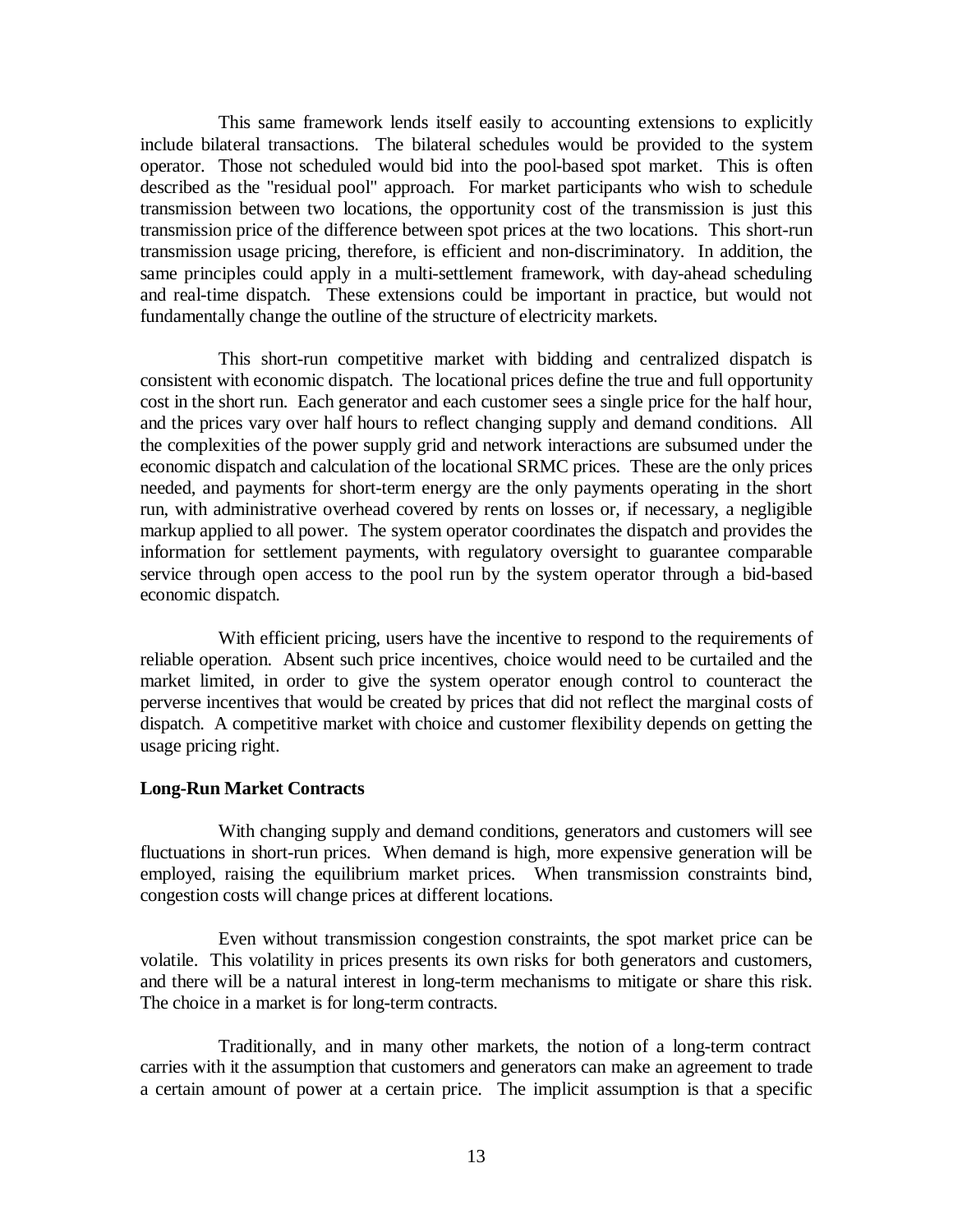generator will run to satisfy the demand of a specific customer. To the extent that the customer's needs change, the customer might sell the contract in a secondary market, and so too for the generator. Efficient operation of the secondary market would guarantee equilibrium and everyone would face the true opportunity cost at the margin.

However, this notion of specific performance stands at odds with the operation of the short-run market for electricity. To achieve an efficient economic dispatch in the shortrun, the dispatcher must have freedom in responding to the bids to decide which plants run and which are idle, independent of the provisions of long-term contracts. And with the complex network interactions, it is impossible to identify which generator is serving which customer. All generation is providing power into the grid, and all customers are taking power out of the grid. In a competitive market, it is not even in the interest of the generators or the customers to restrict their dispatch and forego the benefits of the most economic use of the available generation. The short-term dispatch decisions by the system operator are made independent of and without any recognition of any long-term contracts. In this way, electricity is not like other commodities.

This dictate of the physical laws governing power flow on the transmission grid does not preclude long-term contracts, but it does change the essential character of the contracts. Rather than controlling the dispatch and the short-run market, long-term contracts focus on the problem of price volatility and provide a price hedge not by managing the flow of power but by managing the flow of money. The short-run prices provide the right incentives for generation and consumption, but create a need to hedge the price changes. Recognizing the operation of the short-run market, there is an economic equivalent of the long-run contract for power that does not require any specific plant to run for any specific customer.

Consider the case first of no transmission congestion. In this circumstance, except for the small effect of losses, it is possible to treat all production and consumption as at the same location. Here the natural arrangement is to contract for differences against the equilibrium price in the market. A customer and a generator agree on an average price for a fixed quantity, say 100 MW at five cents. On the half hour, if the spot price is six cents, the customer buys power from the pool at six cents and the generators sells power for six cents. Under the contract, the generator owes the customer one cent for each of the 100 MW over the half hour. In the reverse case, with the pool price at three cents, the customer pays three cents to the pool, which in turn pays three cents to the generator, but now the customer owes the generator two cents for each of the 100 MW over the half hour.

In effect, the generator and the customer have a long-term contract for 100 MW at five cents. The contract requires no direct interaction with system operator other than for the continuing short-run market transactions. But through the interaction with system operator, the situation is even better than with a long-run contract between a specific generator and a specific customer. For now if the customer demand is above or below 100 MW, there is a ready and an automatic secondary market, namely the pool, where extra power is purchased or sold at the pool price. Similarly for the generator, there is an automatic market for surplus power or backup supplies without the cost and problems of a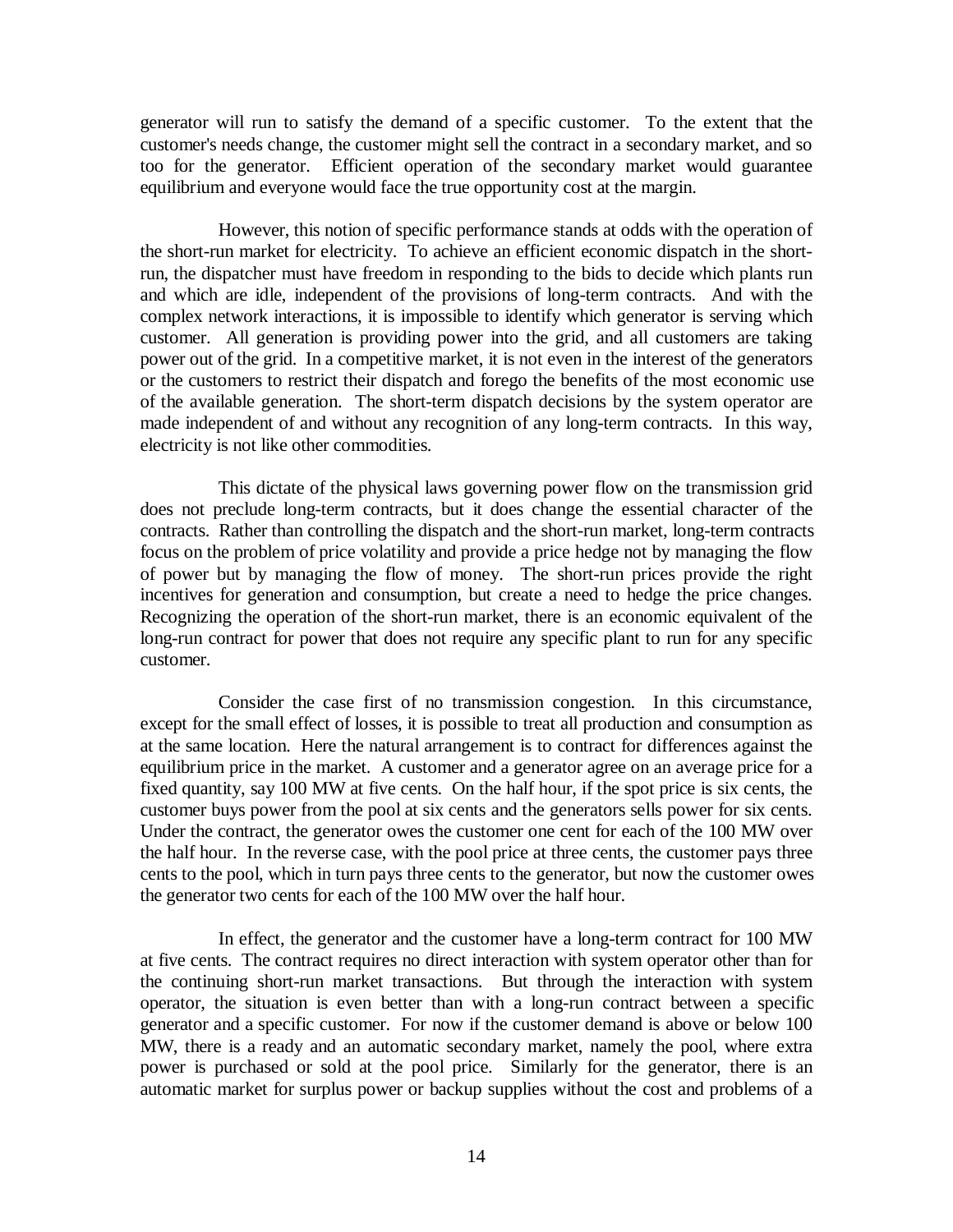large number of repeated short-run bilateral negotiations with other generators. And if the customer really consumes 100 MW, and the generator really produces the 100 MW, the economics guarantee that the average price is still five cents. Furthermore, with the contract fixed at 100 MW, rather than the amount actually produced or consumed, the long-run average price is guaranteed without disturbing any of the short-run incentives at the margin. Hence the long-run contract is compatible with the short-run market.

The price of the generation contract would depend on the agreed reference price and other terms and conditions. Generators and customers might agree on dead zones, different up-side and down-side price commitments, or anything else that could be negotiated in a free market to reflect the circumstances and risk preferences of the parties. Whether generators pay customers, or the reverse, depends on the terms. However, system operator need take no notice of the contracts, and have no knowledge of the terms.

In the presence of transmission congestion, the generation contract is necessary but not sufficient to provide the necessary long-term price hedge. A bilateral arrangement between a customer and a generator can capture the effect of aggregate movements in the market, when the single market price is up or the single market price is down. However, transmission congestion can produce significant movements in price that are different depending on location. If the customer is located far from the generator, transmission congestion might confront the customer with a high locational price and leave the generator with a low locational price. Now the generator alone cannot provide the natural back-toback hedge on fluctuations of the short-run market price. Something more is needed.

Transmission congestion in the short-run market raises another related and significant matter for the system operator. In the presence of congestion, revenues collected from customers will substantially exceed the payments to generators. The difference is the congestion rent that accrues because of constraints in the transmission grid. At a minimum, this congestion rent revenue itself will be a highly volatile source of payment to the system operator. At worse, if the system operator keeps the congestion revenue, incentives arise to manipulate dispatch and prevent grid expansion in order to generate even greater congestion rentals. System operation is a natural monopoly and the operator could distort both dispatch and expansion. If the system operator retains the benefits from congestion rentals, this incentive would work contrary to the goal of an efficient, competitive electricity market.

The convenient solution to both problems – providing a price hedge against locational congestion differentials and removing the adverse incentive for system operator is to re-distribute the congestion revenue through a system of long-run transmission congestion contracts operating in parallel with the long-run generation contracts. Just as with generation, it is not possible to operate an efficient short-run market that includes transmission of specific power to specific customers. However, just as with generation, it is possible to arrange a transmission congestion contract that provides compensation for differences in prices, in this case for differences in the congestion costs between different locations across the network.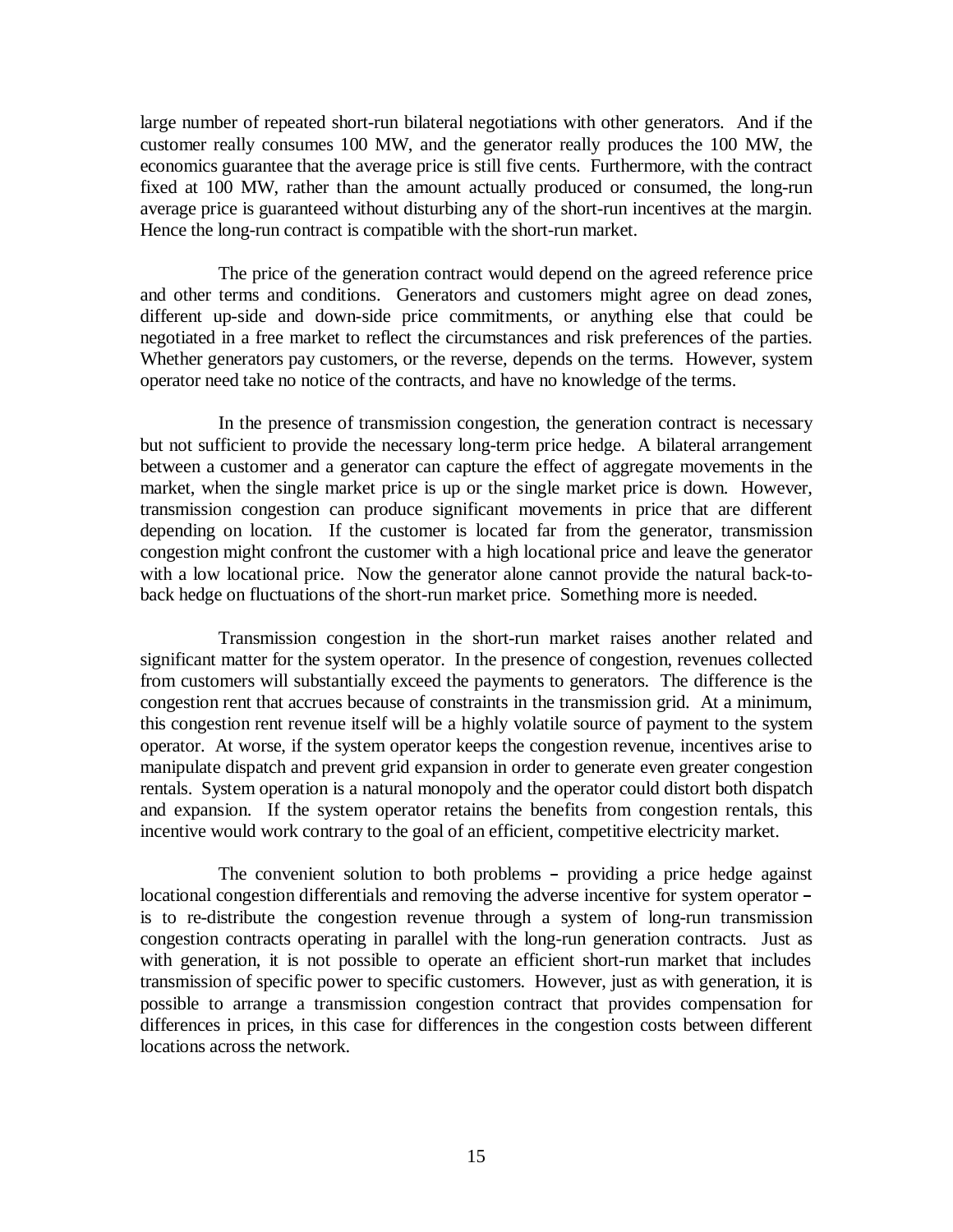The transmission congestion contract for compensation would exist for a particular quantity between two locations. The generator in the example above might obtain a transmission congestion contract for 100 MW between the generator's location and the customer's location. The right provide by the contract would not be for specific movement of power but rather for payment of the congestion rental. Hence, if a transmission constraint caused prices to rise to six cents at the customer's location, but remain at five cents at the generator's location, the one cent difference would be the congestion rental. The customer would pay the pool six cents for the power. The pool would in turn pay the generator five cents for the power supplied in the short-run market. As the holder of the transmission congestion contract, the generator would receive one cent for each of the 100 MW covered under the transmission congestion contract. This revenue would allow the generator to pay the difference under the generation contract so that the net cost to the customer is five cents as agreed in the bilateral power contract. Without the transmission congestion contract, the generator would have no revenue to compensate the customer for the difference in the prices at their two locations. The transmission congestion contract completes the package.

When only the single generator and customer are involved, this sequence of exchanges under the two types of contracts may seem unnecessary. However, in a real network with many participants, the process is far less obvious. There will be many possible transmission combinations between different locations. There is no single definition of transmission grid capacity, and it is only meaningful to ask if the configuration of allocated transmission flows is feasible. However, the net result would be the same. Short-run incentives at the margin follow the incentives of short-run opportunity costs, and long-run contracts operate to provide price hedges against specific quantities. The system operator coordinates the short-run market to provide economic dispatch. The system operator collects and pays according to the short-run marginal price at each location, and the system operator distributes the congestion rentals to the holders of transmission congestion contracts. Generators and customers make separate bilateral arrangements for generation contracts. Unlike with the generation contracts, the system operator's participation in coordinating administration of the transmission congestion contracts is necessary because of the network interactions, which make it impossible to link specific customers paying congestion costs with specific customer receiving congestion compensation. If a simple feasibility test is imposed on the transmission congestion contracts awarded to customers, the aggregate congestion payments received by the system operator will fund the congestion payment obligations under the transmission congestion contracts. Still, the congestion prices paid and received will be highly variable and load dependent. Only the system operator will have the necessary information to determine these changing prices, but the information will be readily available embedded in all the pool's locational prices. The transmission congestion contracts define payment obligations that guarantee protection from changes in the congestion rentals.

The transmission congestion contract can be recognized as equivalent to an advantageous form of "physical" transmission right. Were it possible to define usage of the transmission system in terms of physical rights, it would be desirable that these rights have two features. First, they could not be withheld from the market to prevent others from using the transmission grid. Second, they would be perfectly tradable in a secondary market that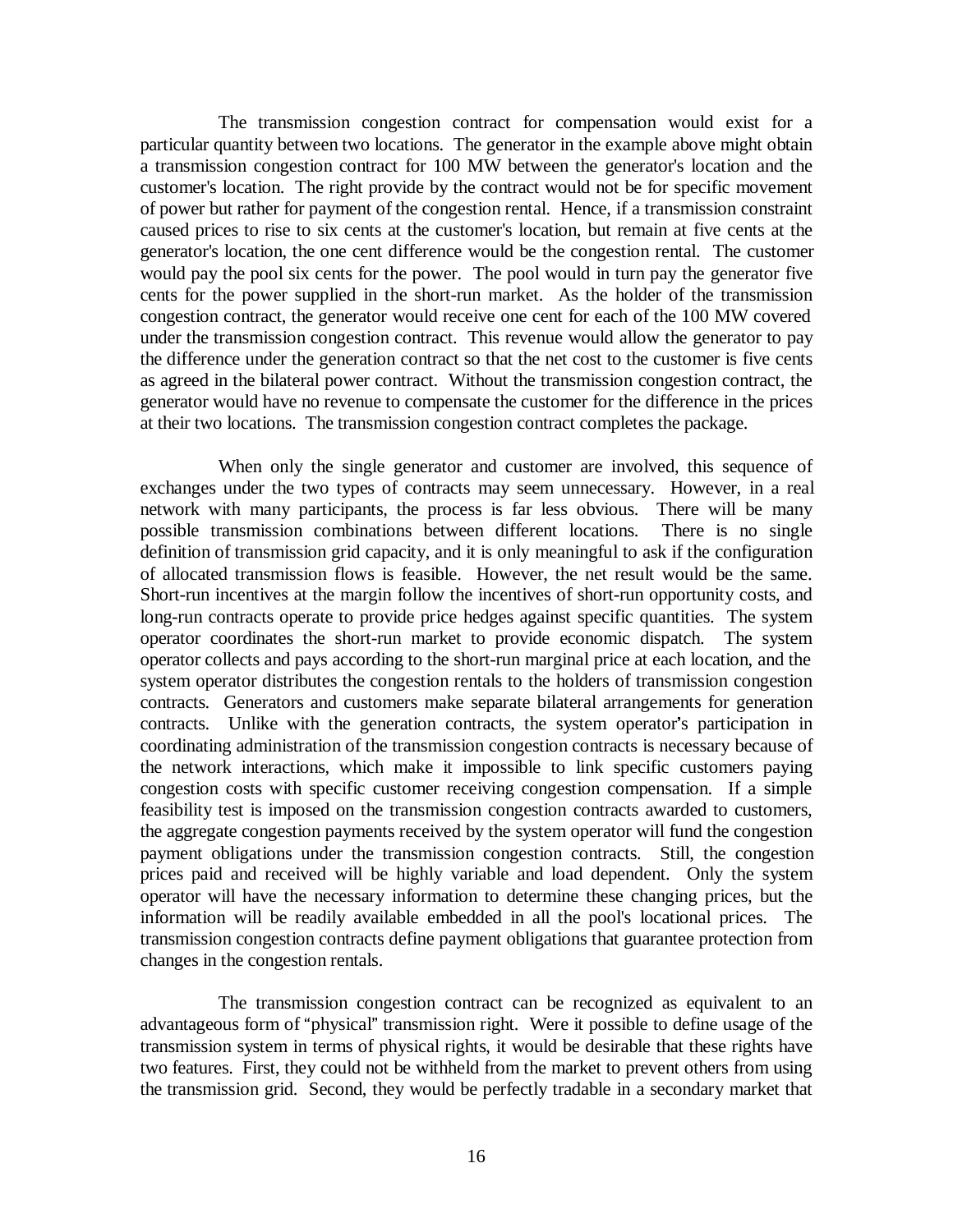would support full reconfiguration of the patterns of network use at no transaction cost. This is impossible with any known system of transmission rights that parcel up the transmission grid. However, in a competitive electricity market with a bid-based, securityconstrained economic dispatch, transmission congestion contracts are equivalent to just such perfectly tradable transmission rights. Hence we can describe transmission congestion contracts either as financial contracts for congestion rents or as perfectly tradable physical transmission rights.

If the transmission congestion contracts have been fully allocated, then the system operator will be simply a conduit for the distribution of the congestion rentals. The operator would no longer have an incentive to increase congestion rentals: any increase in congestion payments would flow only to the holders of the transmission congestion contracts. The problem of supervising the dispatch monopoly would be greatly reduced. And through a combination of generation contracts and transmission congestion contracts, participants in the electricity market can arrange price hedges that could provide the economic equivalent of a long-term contract for specific power delivered to a specific customer.

Further to the application of these ideas, locational marginal cost pricing lends itself to a natural decomposition. For example, even with loops in a network, market information could be transformed easily into a hub-and-spoke framework with locational price differences on a spoke defining the cost of moving to and from the local hub, and then between hubs. This would simplify without distorting the locational prices. A contract network could develop that would be different from the real network without affecting the meaning or interpretation of the locational prices.

With the market hubs, the participants would see the simplification of having a few hubs that capture most of the price differences of long-distance transmission. Contracts could develop relative to the hubs. The rest of the sometimes important difference in locational prices would appear in the cost of moving power to and from the local hub. Commercial connections in the network could follow a configuration convenient for contracting and trading. The separation of physical and financial flows would allow this flexibility.

The creation or elimination of hubs would require no intervention by regulators or the system operator. New hubs could arise as the market requires, or disappear when not important. A hub is simply a special node within a zone. The system operator still would work with the locational prices, but the market would decide on the degree of simplification needed. However, everyone would still be responsible for the opportunity cost of moving power to and from the local hub. There would be locational prices and this would avoid the substantial incentive problems of averaging prices.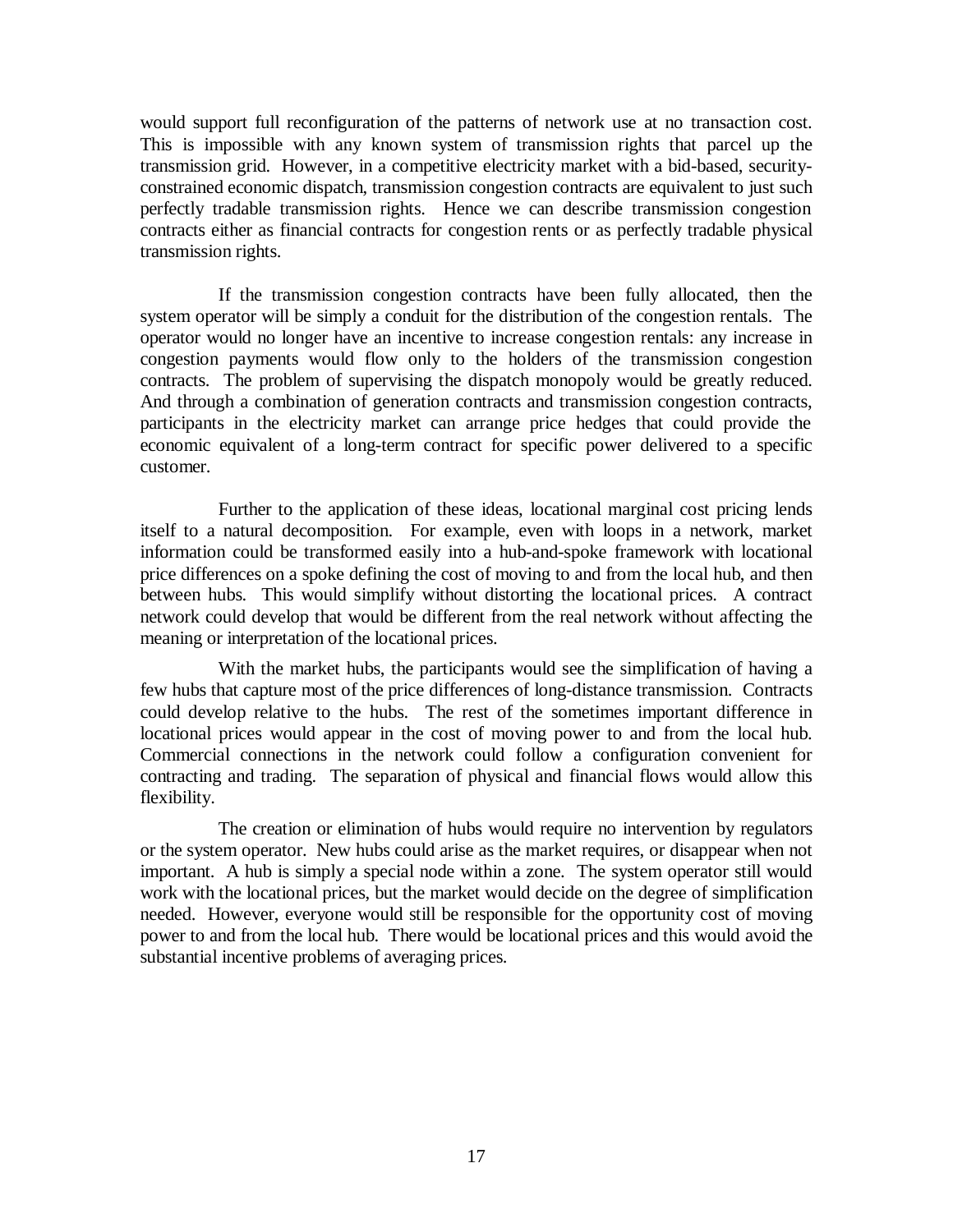## **Long-Term Market Investment**

Within the contract environment of the competitive electricity market, new investment occurs principally in generating plants, customer facilities and transmission expansions. In each case, corresponding contract-right opportunities appear that can be used to hedge the price uncertainty inherent in the operation of the competitive short-run market.

In the case of investment in new generating plants or consuming facilities, the process is straightforward. Under the competitive assumption, no single generator or customer is a large part of the market, there are no significant economies of scale, and there are no barriers to entry. Generators or customers can connect to the transmission grid at any point subject only to technical requirements defining the physical standards for hookup. If they choose, new customers or new generators have the option of relying solely on the short-run market, buying and selling power at the locational price determined as part of the half-hourly dispatch. The system operator makes no guarantees as to the price at the location. The system operator only guarantees open access to the pool at a price consistent with the equilibrium market. The investor takes all the business risk of generating or consuming power at an acceptable price.

If the generator or customer wants price certainty, then new generation contracts can be struck between a willing buyer and a willing seller. The complexity and reach of these contracts would be limited only by the needs of the market. Typically we expect a new generator to look for a customer who wants a price hedge, and for the generators to defer investing in new plant until sufficient long-term contracts with customers can be arranged to cover a sufficient portion of the required investment. The generation contracts could be with one or more customers and might involve a mix of fixed charges coupled with the obligations to compensate for price differences relative to the spot-market price. But the customer and generator would ultimately buy and sell power at their location at the halfhourly price.

If either party expects significant transmission congestion, then a transmission congestion contract would be indicated. If transmission congestion contracts are for sale between the two points, then a contract can be obtained from the holder(s) of existing rights. Or new investment can create new capacity that would support additional transmission congestion contracts. The system operator would participate in the process only to verify that the newly created transmission congestion contracts would be feasible and consistent with the obligation to preserve any existing set of transmission congestion contracts on the existing grid. Unlike the ambiguity in the traditional definition of transmission transfer capacity, there is a direct test to determine the feasibility of any new set of transmission congestion contracts for compensation  $-$  while protecting the existing rights  $-$  and the test is independent of the actual loads that may develop. Hence, incremental investments in the grid would be possible anywhere without requiring that everyone connected to the grid participate in the negotiations or agree to the allocation of the new transmission congestion contracts.

This happy resolution of the puzzle of transmission expansion and pricing through voluntary market forces alone is subject to at least two other important caveats.